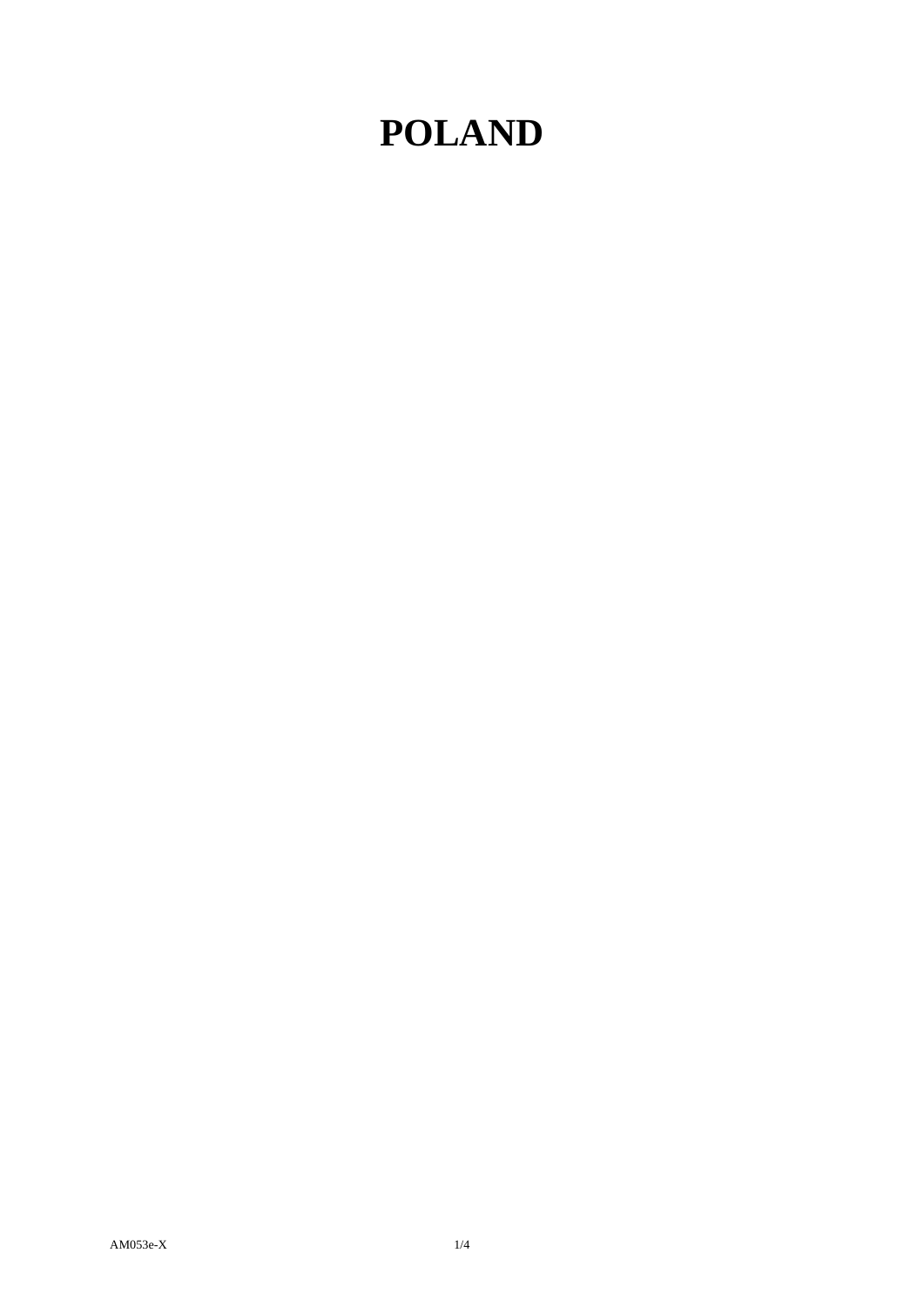## **EBRD Annual Meeting London, 7-8 October 2020 Statement by Mr Adam Glapiński, Governor for Poland of the European Bank for Reconstruction and Development**

Mr Acting President, Fellow Governors, Ladies and Gentlemen,

I would like to start by expressing my sincerest appreciation to the EBRD management and staff for making this year's Annual Meeting possible under these extraordinary circumstances. This has been challenging considering both the external and internal factors, namely the lockdown resulting from the Covid-19 pandemic and the expiry of the term in office of President Suma Chakrabarti, who has helmed the Bank for the last 8 years. In this regard, our highest praise goes to Acting President Jürgen Rigterink and his team not only for making the 2020 Annual Meeting possible, but most of all for the smooth takeover of management and delivering the Bank's operations at a very high standard.

Although traditionally the purpose of the Annual Meeting is to summarise the previous financial year, this year we must factor in what has happened in 2020 so far as it has severely affected our current outlook. Looking back, 2019 was a year of exceptional success for the EBRD with a record number of operations, Annual Bank Investment exceeding EUR 10 billion for the first time in history and excellent financial results. The Bank has made significant inroads into improving the lives of the citizens of its countries of operation by contributing to building green, competitive, well-governed and inclusive market economies. These efforts transform into facilitating new infrastructure, providing country-specific direct support to businesses, stimulating trade, easing the burden on the natural environment and strengthening social inclusion.

However, the unprecedented pandemic we are currently faced with has thrown the world into turmoil. Not only has it caused us to gather for the Annual Meeting much later in the year than traditionally and *via* electronic means, but first and foremost, it has direly impacted the economic conditions worldwide and the Bank's activity as well. The lockdown caused an acute contraction of global economic activity, put a strain on numerous businesses and made unemployment soar, while exacerbating the burden on public finance. Delivering a strong and speedy response to these challenges has required a concerted effort on behalf of all national and international actors.

We are pleased to note that the EBRD was among the first global actors to step up assistance to its clients by reducing procedural burdens to streamline its operations and adopting and then expanding the Solidarity Package. Prioritizing resources towards transactions directly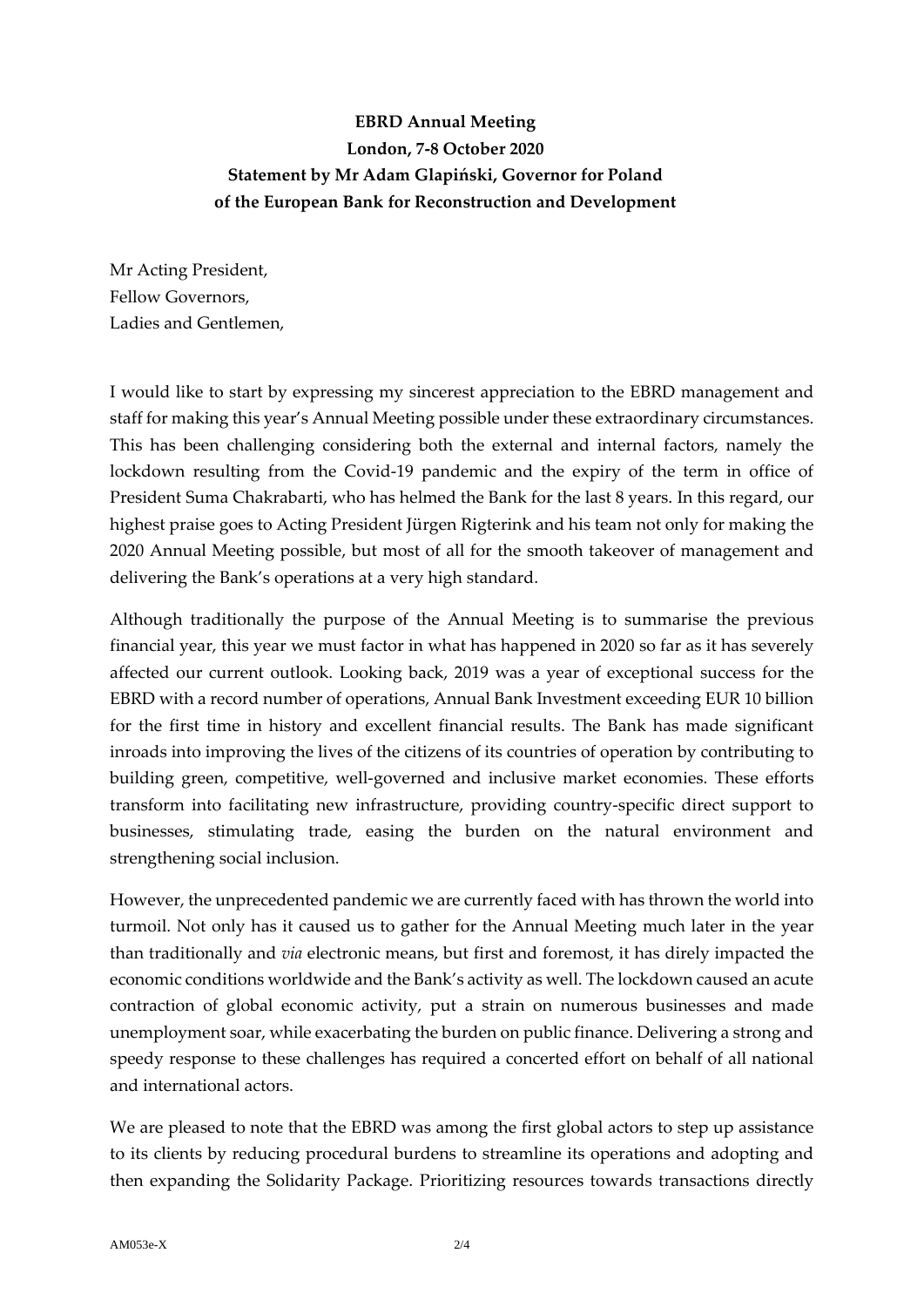responding to the crisis through the Resilience Framework, enhancing the activities under the Trade Facilitation Programme to record levels in the spring months of 2020 and strengthening critical infrastructure providers *via* the Vital Infrastructure Support Programme allowed the Bank to extend a helping hand and provide well-targeted assistance to clients most affected. Despite obstacles and restrictions – through the joint efforts of staff both in the HQ and the Resident Offices and in cooperation with shareholders – we have managed to fend off and mitigate the first phase of the crisis. Yet, we are all aware that plenty remains to be done and we cannot be complacent.

Looking at these developments, we find ourselves at a crossroads. Between adopting a new medium-term strategy for the EBRD (the Strategic and Capital Framework 2021-2025), electing a new leadership, dealing with the consequences of the pandemic and expecting a conclusion of the debate on the structure of the European financial architecture for development, we need to be aware that the decisions we are going to take here will shape the Bank's future both in terms of the immediate aftermath of the Covid-19 crisis and providing strategic guidance once a semblance of stability is restored.

From the standpoint of the Bank and its shareholders, the new Strategic and Capital Framework will be key in determining the future of the institution in the medium term. Poland feels satisfied with the document laid down for the Governors to approve as the consensus result of the long, yet constructive negotiating process among all shareholders. It strikes the proper balance between measures to combat the immediate negative effects of the Covid-19 crisis in countries of operation and defining the Bank's role in an environment when the pandemic will hopefully no longer be an issue of this magnitude.

Poland supports the SCF main theme of *preserving and accelerating transition*. We see it as fully in line with our views on the need to maintain the Bank's activity directed at the remaining transition gaps in Advanced Transition Countries (including tackling the challenges of the post-Covid-19 recovery phase) while increasingly prioritizing operations in countries where transition has not progressed quite as far.

The SCF crosscutting themes of supporting transition to a green and low carbon economy with half of the Bank's ABI to be committed to green projects, promoting equal opportunity and accelerating digital transition and fostering innovation seem perfectly suited to the challenges currently faced by the Bank's clients.

Among others, the SCF also aptly addresses the issues of potential graduation of ATCs by reconfirming the principle of the graduation as a country-led process and planning to enhance the range of support offered via the future revision of the Post-Graduation Operational Approach.

As regards the possible geographical expansion of Bank activities, this task appears particularly challenging under the current circumstances and further work in this regard will